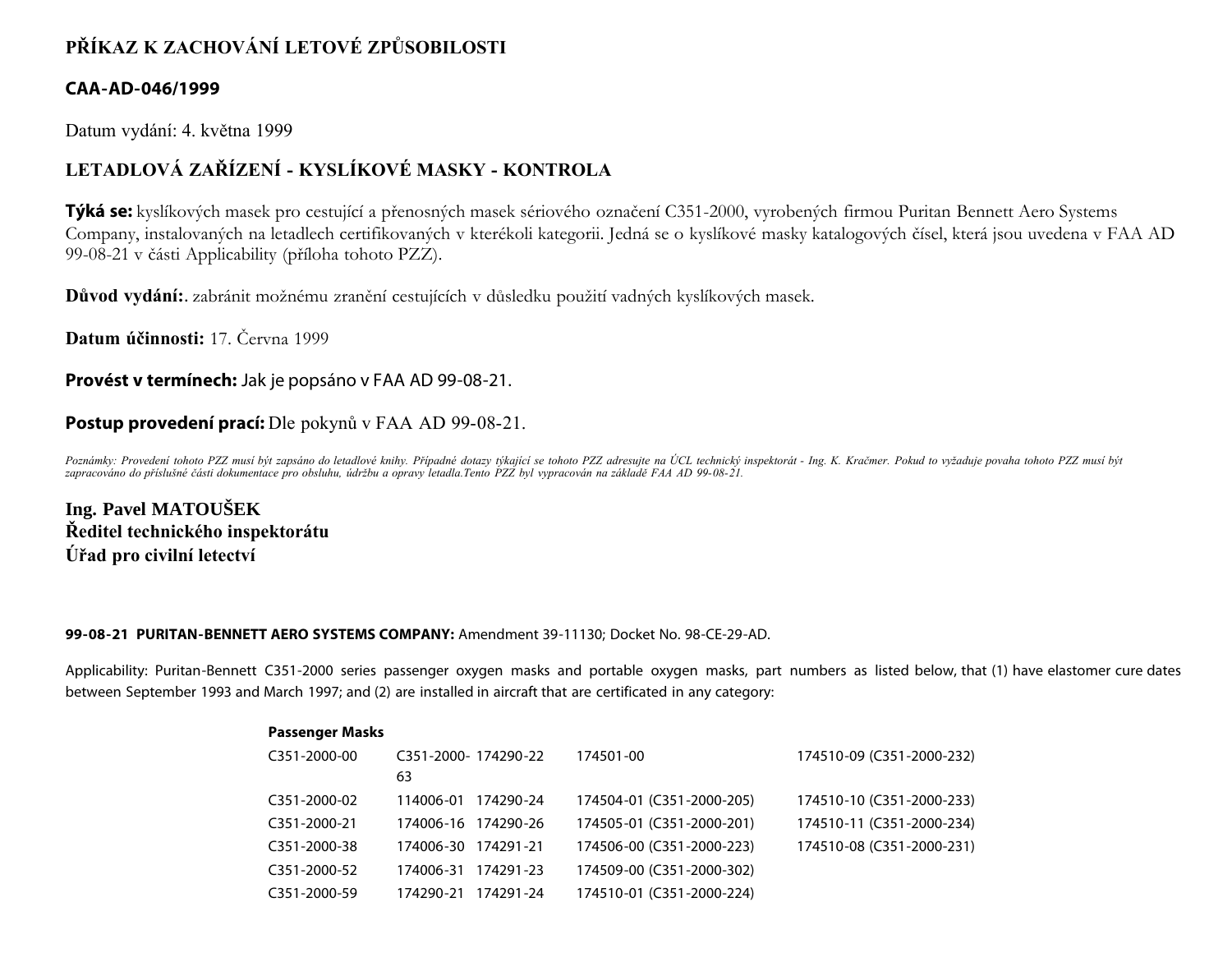#### **Drop-Out Box Assemblies**

| 115055-04                                   | 175105-00<br>175112-90 | 175222-13    | 175242-00    |  |  |  |  |
|---------------------------------------------|------------------------|--------------|--------------|--|--|--|--|
| 115055-10                                   | 175205-00<br>175109-00 | 175222-20    | 175242-01    |  |  |  |  |
| 175011-01                                   | 175210-00<br>175112-10 | 175222-21    | 175242-02    |  |  |  |  |
| 175015-00                                   | 175112-11<br>175215-01 | 175222-90    | 175303-00    |  |  |  |  |
| 175016-00                                   | 175112-21<br>175222-11 | 175224-00    | 175308-00    |  |  |  |  |
| <b>Emergency Oxygen Portable Assemblies</b> |                        |              |              |  |  |  |  |
| 176960-13                                   | 176980-00              | 176965-SCOB2 | 176965-SCMB2 |  |  |  |  |
| 176960-14                                   | 176965-SMB2            | 176965-SMO2  |              |  |  |  |  |

NOTE 1: This AD applies to each aircraft equipped with an oxygen mask identified in the preceding applicability provision, regardless of whether it has been modified, altered, or repaired in the area subject to the requirements of this AD. For aircraft that have been modified, altered, or repaired so that the performance of the requirements of this AD is affected, the owner/operator must request approval for an alternative method of compliance in accordance with paragraph (d) of this AD. The request should include an assessment of the effect of the modification, alteration, or repair on the unsafe condition addressed by this AD; and, if the unsafe condition has not been eliminated, the request should include specific proposed actions to address it.

Compliance: Required as indicated in the body of this AD, unless already accomplished.

To prevent reduced oxygen consumption when passengers are required to use defective oxygen masks, which could result in passenger injury, accomplish the following:

(a) Within the next 6 calendar months after the effective date of this AD, inspect the passenger or portable oxygen masks for any tear in the face cushion in accordance with the ACCOMPLISHMENT INSTRUCTIONS section in Nellcor Puritan-Bennett Service Bulletin No. C351-2000-35-1, Revision 2, date of original issue: July, 1996; date of first revision: February, 1997; date of current revision: February, 1998. The face cushion is adjacent to the inner mask housing. If a tear is found, prior to further flight, replace or repair the mask in accordance with the service bulletin.

(b) As of the effective date of this AD, no person may install, in any aircraft, Puritan-Bennett C351-2000 series passenger oxygen masks and portable oxygen masks that are specified in the Applicability section of this AD, unless they have been inspected and found airworthy in accordance with paragraph (a) of this AD.

(c) Special flight permits may be issued in accordance with sections 21.197 and 21.199 of the Federal Aviation Regulations (14 CFR 21.197 and 21.199) to operate the aircraft to a location where the requirements of this AD can be accomplished.

(d) An alternative method of compliance or adjustment of the compliance times that provides an equivalent level of safety may be approved by the Manager, Wichita Aircraft Certification Office (ACO), 1801 Airport Road, Room 100, Mid-Continent Airport, Wichita, Kansas 67209. The request shall be forwarded through an appropriate FAA Maintenance Inspector, who may add comments and then send it to the Manager, Wichita ACO.

NOTE 2: Information concerning the existence of approved alternative methods of compliance with this AD, if any, may be obtained from the Wichita ACO.

(e) The inspection and replacement or repair required by this AD shall be done in accordance with Nellcor Puritan-Bennett Service Bulletin No. C351-2000-35-1, Revision 2, date of original issue: July, 1996; date of first revision: February, 1997; date of current revision: February, 1998. This incorporation by reference was approved by the Director of the Federal Register in accordance with 5 U.S.C. 552(a) and 1 CFR part 51. Copies may be obtained from Puritan-Bennett Aero Systems Company, 10800 Pflumm Road, Lenexa, Kansas 66215. Copies may be inspected at the FAA, Central Region, Office of the Regional Counsel, Room 1558, 601 E. 12th Street, Kansas City, Missouri, or at the Office of the Federal Register, 800 North Capitol Street, NW, suite 700, Washington, DC.

(f) This amendment becomes effective June 2, 1999.